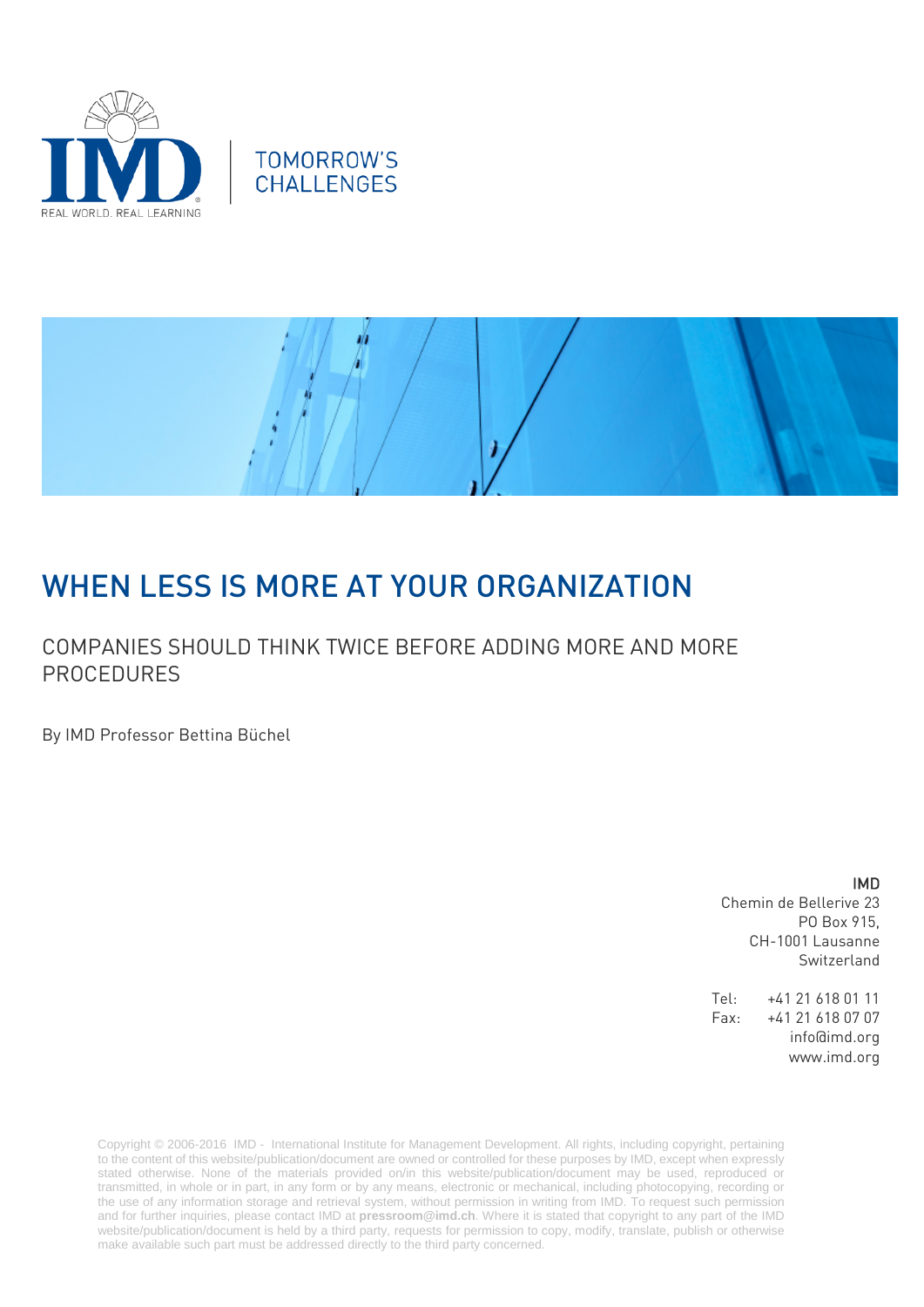Every business wants to improve employee productivity: that's certain. What is less clear is how often management practices are examined in order to achieve that improvement, and simultaneously reduce complexity. Reviewing or fully implementing existing management practices rather than simply adding new practices certainly is the way to go.

### **The context: a collapse in productivity growth, disengaged employees and too much complexity**

The [Conference Board](https://www.conference-board.org/) indicates that there has been a "dramatic decline" in productivity growth according to its total factor productivity (TFP) measure, which takes into account the effects of improvements in efficiency, technology, and innovation. Global TFP growth collapsed from an average of 1.3% in 1999-2006 to just 0.3% in the 2007-2014 period.

This collapse was exacerbated by the 2008-2009 recession but the roots of the global productivity challenge are deeper and more varied; it is also worth noting that the slowdown has accelerated in many economies, including the United States, in more recent years.

According to [Gallup Daily tracking,](http://www.gallup.com/services/170948/gallup-daily-tracking.aspx) 32% of employees in the US are engaged; that is, they are involved in, enthusiastic about and committed to their work. Worldwide, this falls to 13% – meaning that only a very small proportion of employees are working at their full productive capacity.

In addition to these factors, many companies are facing a significant increase in the complexity of their processes and management systems. This is set to increase, with 57% of the respondents to IBM's Essential CIO Survey expecting even more complexity to arise in the next five years.

### **The solution: high-quality management practices**

A robust [Management Matters](http://web.stanford.edu/%7Enbloom/ManagementReport.pdf) study of companies' management practices found a clear link between the quality of the implementation of those practices and the business's performance. The findings suggest that it is possible for organizations to achieve dramatic performance improvements by adopting good practices and deeply embedding them within the company.

Let's look at performance management as an example. Organizations can undertake different levels of performance tracking, from ad-hoc to continuous tracking. When will the full benefits be achieved? Clearly the better a practice is adopted and embedded in terms of usage, the higher the performance of the company.

This leaves us with two options: adopt and fully embed the usage within the organization, or stop the practice. Simply adding another practice on top of existing processes is the worst outcome, as it can easily lead to more work – that is, more hours with little benefit, thus lowering productivity – and higher levels of disengagement from employees, who will be required to input more data, map another process or fill out more reports. In such scenarios it is far from rare for employees to think "I have seen this sort of thing before; if I keep my head down it will pass".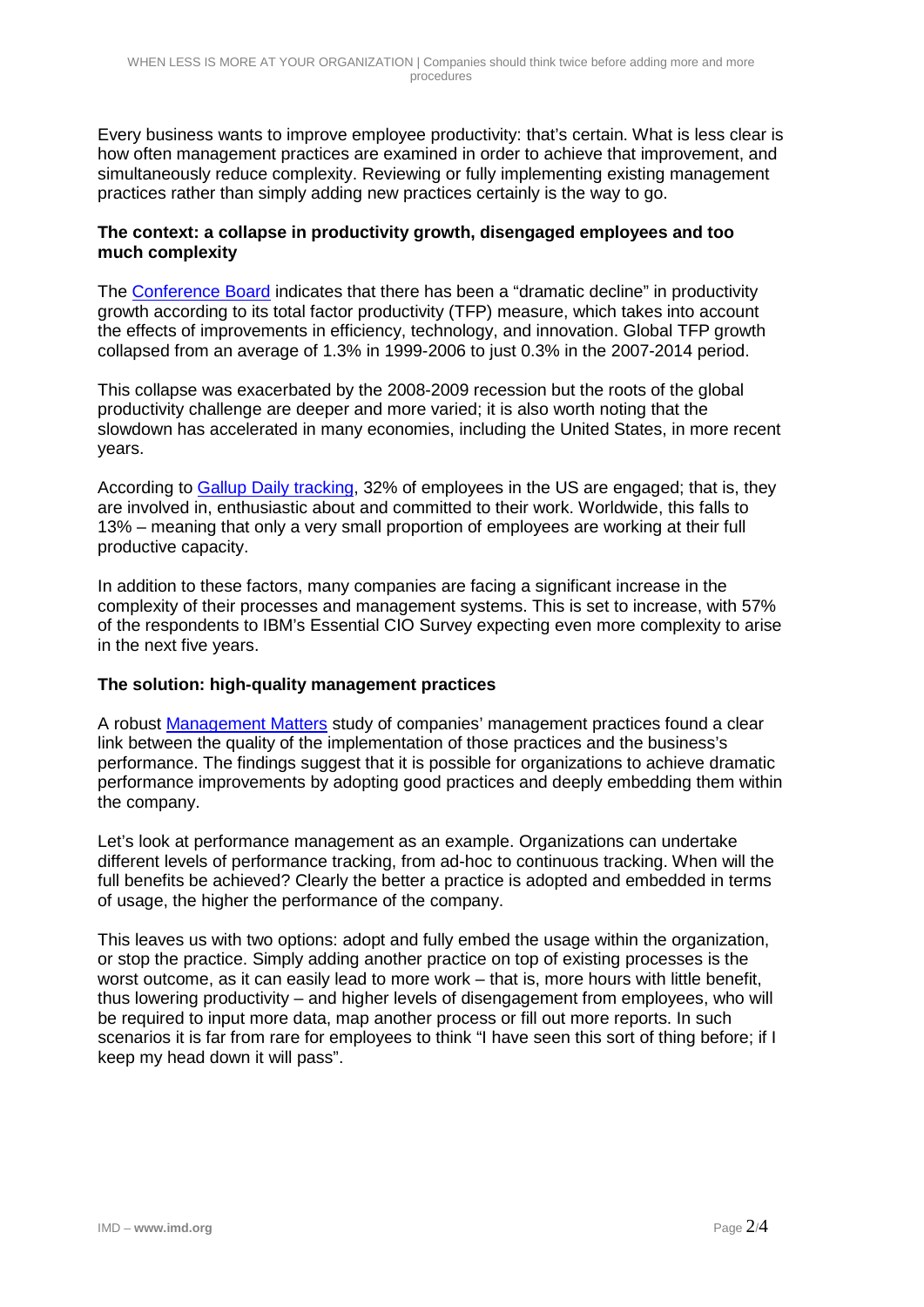A proliferation of management practices in the past 30 years has led to a large number of practices being adopted across organizations without rethinking the ones already in place. Leaders should ask themselves whether their company is fully utilizing and benefiting from their existing management practices, and where they can ensure full adoption to realize those benefits. Business leadership is not about leaving a mark by saying: "I introduced XYZ practice" but about making sure that practices are used to their full potential. This includes looking at what practices can be stopped in order to liberate time, create slack and provide room for creative thought in order to increase employee engagement and fully harness their potential.

So, the first step for managers should be to identify which out-of-date management practices the organization is still using. Does an organization need to employ Lean, Six Sigma, TPM, PDSA, and Kaizen all in parallel – or can it just focus on one and do it well? Does the business need a yearly review of every business unit or can it customize strategic reviews according to the market and internal management changes? Does the organization need to run employee engagement surveys yearly when there are limited follow-up actions happening? These are just a few examples of where a review of existing practices may lead to a substantial review which can increase productivity, create slack, more engagement and potentially reduce complexity in due course.

*[Bettina Buechel](http://www.imd.org/about/facultystaff/buchel.cfm) is Professor of Strategy and Organization at IMD.*